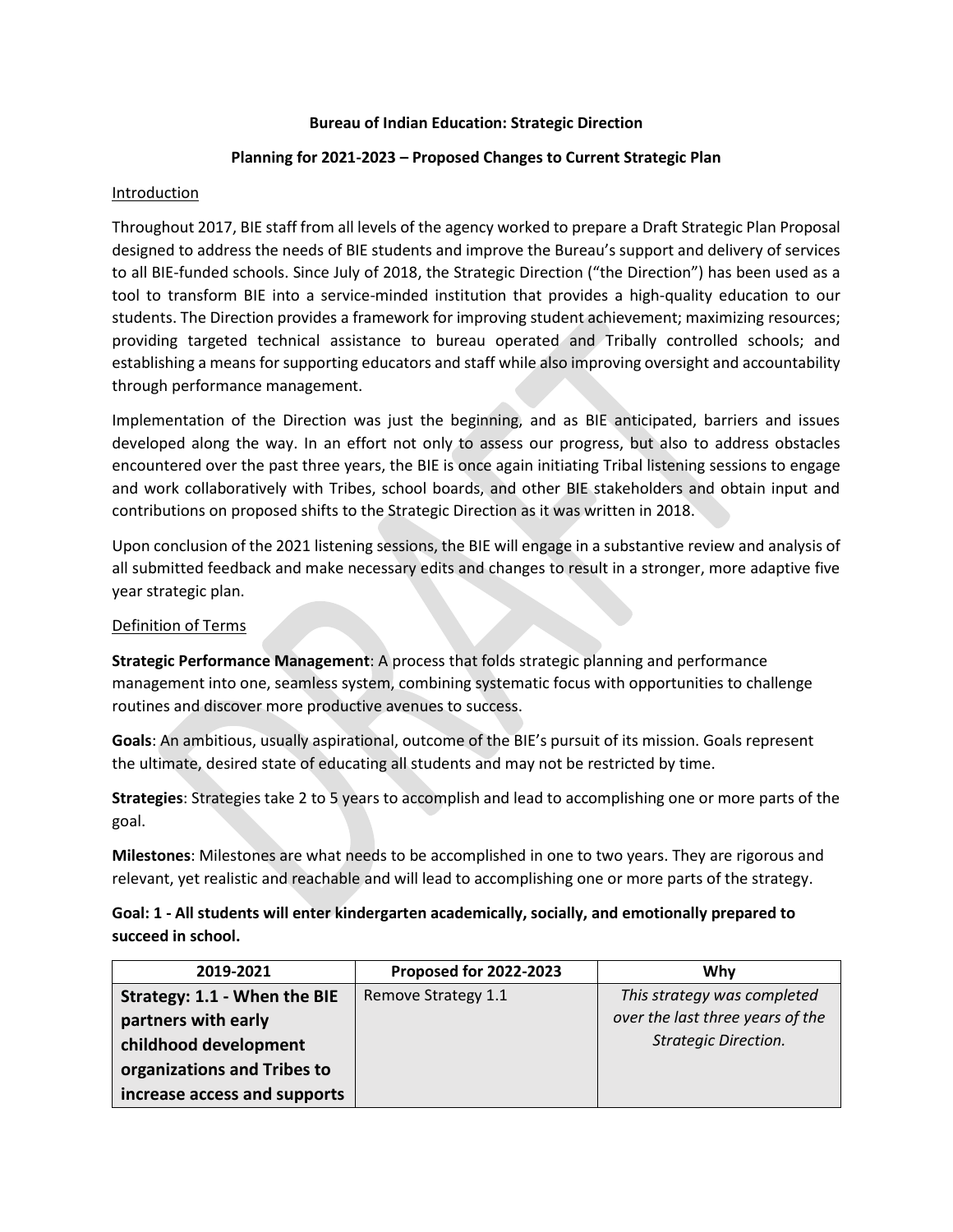| for high-quality, early<br>childhood education, then<br>barriers to accessing high-<br>quality, early childhood<br>education will be addressed,<br>and all students will enter<br>kindergarten academically,<br>socially, and emotionally<br>prepared to succeed in<br>school.<br>Milestone: 1.1.2 - BIE has                                                                 | Remove Milestone 1.1.2                                                                                                                                                                                                                                                                                                                                                       | This milestone was completed                                                                                                                                                                                                                |
|------------------------------------------------------------------------------------------------------------------------------------------------------------------------------------------------------------------------------------------------------------------------------------------------------------------------------------------------------------------------------|------------------------------------------------------------------------------------------------------------------------------------------------------------------------------------------------------------------------------------------------------------------------------------------------------------------------------------------------------------------------------|---------------------------------------------------------------------------------------------------------------------------------------------------------------------------------------------------------------------------------------------|
| established partnerships based<br>upon the review. (2020 - 2021)                                                                                                                                                                                                                                                                                                             |                                                                                                                                                                                                                                                                                                                                                                              | over the last three years of the<br><b>Strategic Direction.</b>                                                                                                                                                                             |
| Strategy: 1.2 - When the BIE<br>establishes a BIE-funded, high-<br>quality and culturally relevant<br>preschool initiative, then<br>families, communities and<br>schools will use the additional<br>early education opportunity for<br>students, and all students will<br>enter kindergarten<br>academically, socially, and<br>emotionally prepared to<br>succeed in school. | Strategy: 1.2 - When the BIE<br>establishes a BIE-funded, high-<br>quality and culturally relevant<br>preschool initiative, then<br>families, communities and<br>schools will use the additional<br>early education opportunity for<br>students, and all students will<br>enter kindergarten<br>academically, socially, and<br>emotionally prepared to<br>succeed in school. | No change is being proposed for<br>this strategy.                                                                                                                                                                                           |
| Milestone: 1.2.7 - The BIE has<br>developed plan to implement<br>standards, curriculum,<br>developmentally-appropriate<br>practices, and assessments that<br>are culturally relevant. (2020 -<br>2021)                                                                                                                                                                       | Removing this milestone from<br>the plan.                                                                                                                                                                                                                                                                                                                                    | Propose removing this milestone<br>and replacing with more specific<br>milestones below, as the Goal 1<br>team has engaged with more<br>experts in ECE and is clearer on<br>steps needed to achieve Goal 1<br>in the unique context of BIE. |
| Milestone: 1.2.8 - The BIE has<br>researched and developed a<br>plan to support professional<br>learning for the BIE early<br>childhood workforce. (2020 -<br>2021)                                                                                                                                                                                                          | Milestone: 1.2.8 - The BIE has<br>researched and developed a<br>plan to support professional<br>learning for the BIE early<br>childhood workforce. (2020 -<br>2021)                                                                                                                                                                                                          | No change.                                                                                                                                                                                                                                  |